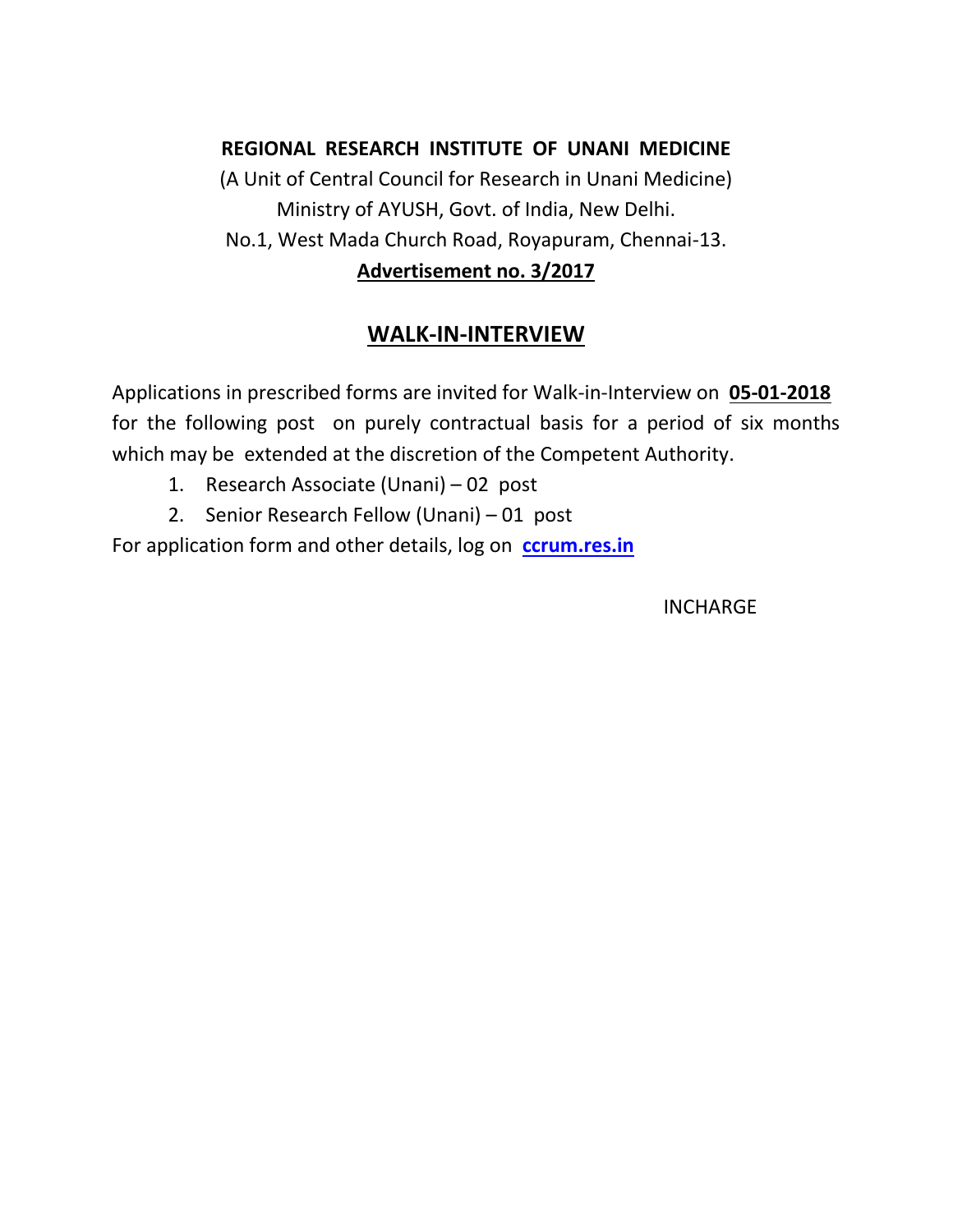#### **REGIONAL RESEARCH INSTITUTE OF UNANI MEDICINE**

(A Unit of Central Council for Research in Unani Medicine) Ministry of AYUSH, Govt.of India, New Delhi. No.1, West Mada Church Road, Royapuram, Chennai-13.

## **Advertisement no. 3/2017 WALK-IN-INTERVIEW**

| 1. | Name of the Post                                                                              | <b>Research Associate (Unani)</b>   |  |
|----|-----------------------------------------------------------------------------------------------|-------------------------------------|--|
|    |                                                                                               | (For Schedule Caste Sub Plan (SCSP) |  |
|    |                                                                                               | project)                            |  |
|    | No. of Post                                                                                   | 02 (two)                            |  |
|    | <b>Consolidated Pay</b>                                                                       | Rs. 36,000/- + HRA                  |  |
|    | Age                                                                                           | 40 years and below                  |  |
|    | Place of posting                                                                              | RRIUM, Chennai - 13                 |  |
|    | Tenure                                                                                        | Initially for six months            |  |
|    | Education qualifications:                                                                     |                                     |  |
|    | <b>Essential:</b> 1. Post Graduate Degree (M.D) in Unani System from a recoginized            |                                     |  |
|    | statutory Board/University included in the 2 <sup>nd</sup> Schedule of the                    |                                     |  |
|    | CCIM Act 1970.<br>2. Enrolment on the Central Register of CCIM or State Register of<br>AYUSH. |                                     |  |
|    |                                                                                               |                                     |  |
|    |                                                                                               |                                     |  |
|    | 3. Knowledge of English, Urdu, Arabic/Persian is essential.                                   |                                     |  |
|    | <b>Original Research Publication</b><br>Desirable:                                            |                                     |  |
|    | Date of Interview : 05-01-2018 at 09.00 a.m.                                                  |                                     |  |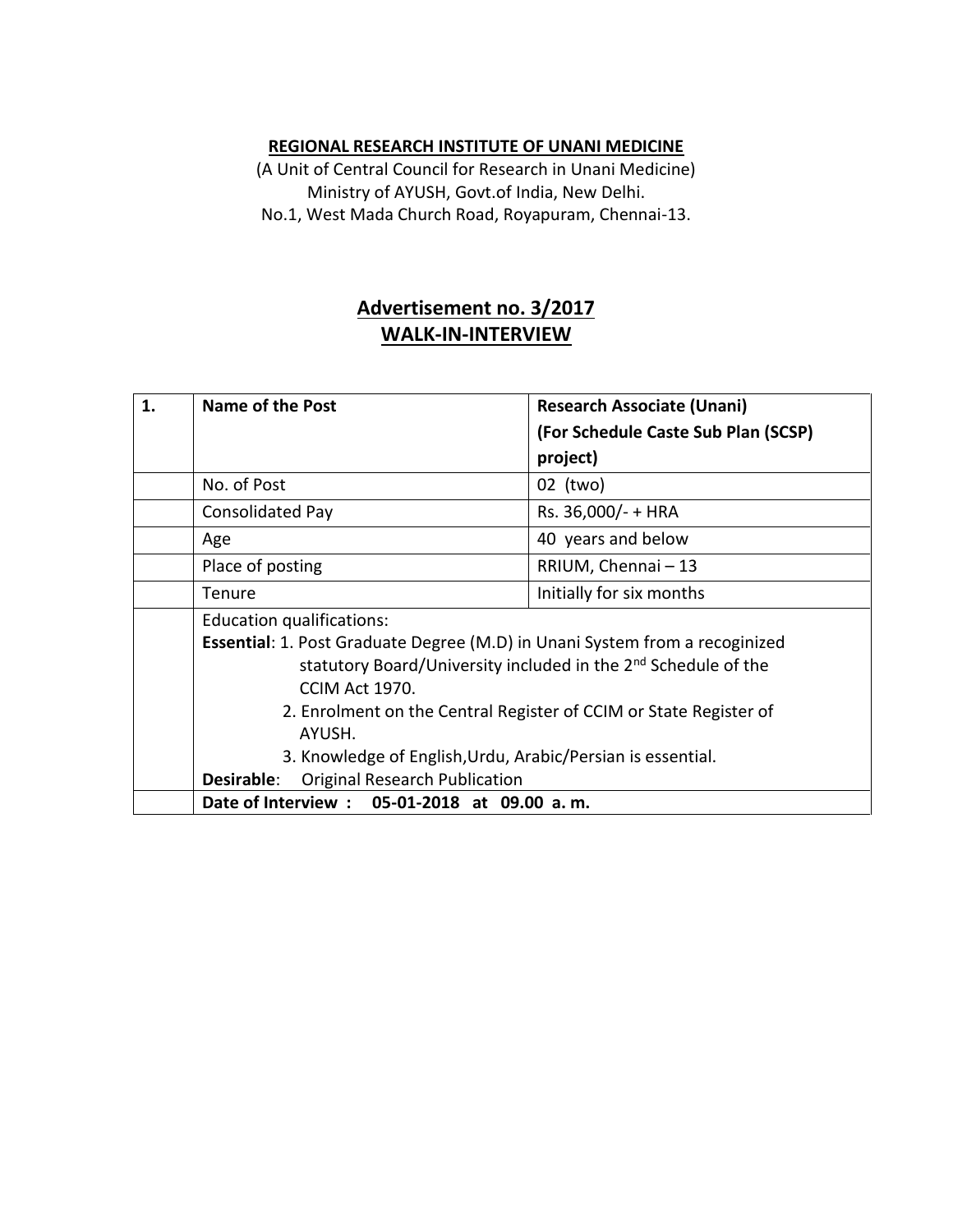| 2. | <b>Name of the Post</b>                                                                                                                                                                  | Senior Research Fellow (Unani)     |  |
|----|------------------------------------------------------------------------------------------------------------------------------------------------------------------------------------------|------------------------------------|--|
|    |                                                                                                                                                                                          | (For drug standardization project) |  |
|    | No. of Post                                                                                                                                                                              | 01 (One)                           |  |
|    | <b>Consolidated Pay</b>                                                                                                                                                                  | Rs. 28,000/- + HRA                 |  |
|    | Age                                                                                                                                                                                      | Not exceeding 35 years             |  |
|    | Place of posting                                                                                                                                                                         | RRIUM, Chennai - 13                |  |
|    | Tenure                                                                                                                                                                                   | Initially for six months           |  |
|    | <b>Educational qualifications:</b><br>Post graduate Degree in Unani System from a recognized statutory<br>Board/University included in the 2 <sup>nd</sup> schedule of the CCIM Act 1970 |                                    |  |
|    |                                                                                                                                                                                          |                                    |  |
|    |                                                                                                                                                                                          |                                    |  |
|    | <b>OR</b>                                                                                                                                                                                |                                    |  |
|    | BUMS from a recognized Statutory Board/University included in the 2 <sup>nd</sup>                                                                                                        |                                    |  |
|    | schedule of the CCIM Act 1970 with 3 (three) years experience as Junior                                                                                                                  |                                    |  |
|    | Research Fellow (Unani).                                                                                                                                                                 |                                    |  |
|    | Date of Interview : 05-01-2018 at 09.00 a.m.                                                                                                                                             |                                    |  |

Note: 1. NET qualified candidates will be given preference

2. For details & application log on : [ccrum.res.in](http://www.ccrum.res.in/)

Incharge